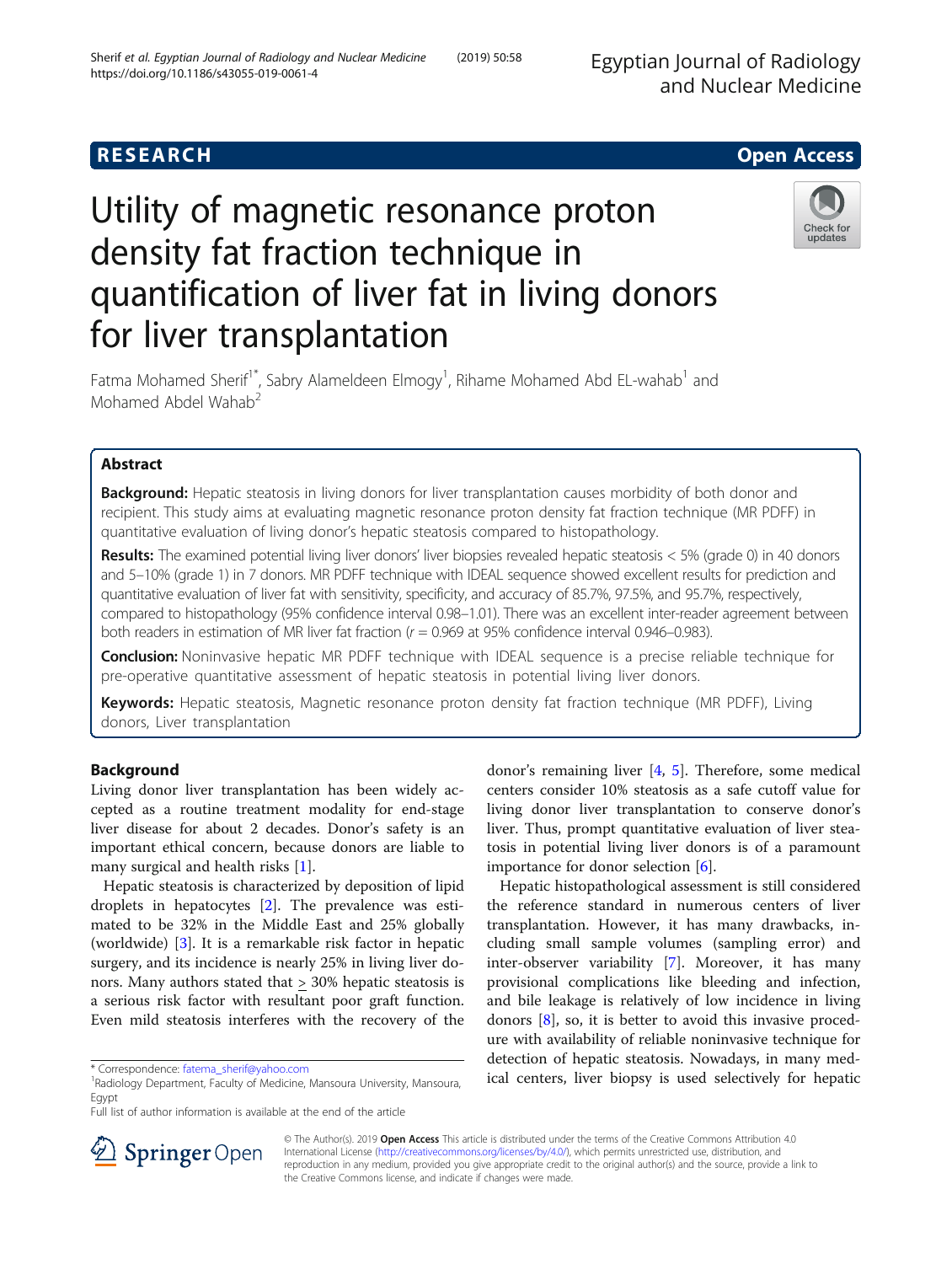<span id="page-1-0"></span>steatosis measurement if it was diagnosed by noninvasive dependable imaging modality [\[5](#page-4-0)].

Many noninvasive radiological studies have been increasingly used for evaluation of hepatic steatosis. Ultrasound (US) is a commonly used technique. However, it provides only qualitative assessment by evaluation of liver texture and echogenicity [[8\]](#page-4-0). Computed tomography is more accurate than ultrasound, but it has its own disadvantages, including interference due to iron deposition, fibrosis, and risk of radiation exposure and lower sensitivity than MRI [\[9](#page-4-0)].

In some medical centers, MRI is currently used in evaluation of hepatic steatosis, due to its availability and high sensitivity for fat detection and measurement. But, evidence-based studies are limited. Available information declares how correct performance of MRI is important to overcome confounders that interfere with accuracy of conventional MRI [[2,](#page-4-0) [10](#page-4-0)].

Many MR techniques are available for assessment of hepatic steatosis, such as dual and triple-echo gradientecho MRI, chemical shift imaging, and hydrogen 1 (1H) MR spectroscopy. In this study, we discussed MR proton density fat fraction (MR PDFF) technique, a newly available technique for measurement of hepatic steatosis. It is characterized by its short acquisition time and simple post-processing [\[5](#page-4-0), [11](#page-5-0)]. To our knowledge, a limited number of studies discussed this technique. This study aimed at evaluating MRI-PDFF technique in quantitative assessment of hepatic steatosis in potential living donors for liver transplantation compared to liver biopsy.

# Methods

# Study design and population

This was a retrospective study, approved by our institutional ethics committee. It was conducted from August 2016, including 47 potential living liver donors for liver transplantation (37 males and 10 females). Their ages ranged from 19.5 to 37 years with the mean age  $+$  SD = 27.01  $\pm$  4.9 years old. Demographic and clinical criteria of studied group were demonstrated in Table 1.

Exclusion criteria included the existence of contraindications to MRI including claustrophobia and proof of presence of respiratory and motion artifacts in MR images, which evaluated as post-MRI exclusion criteria to prevent bias in MR PDFF assessment [\[12](#page-5-0), [13\]](#page-5-0).

# MRI acquisition

All MR PDFF examinations were done. Liver MRI was performed with subjects scanned in supine position on a 1.5T MRI scanner (Explorer, GE Medical Systems, Milwaukee, WI, USA) using an 8-channel phased array receiver coil. A multiecho three-dimensional (3D) IDEAL sequence with fly-back gradients was employed for the evaluation of the liver steatosis (IDEAL IQ, GE Table 1 Demographic and clinical criteria of studied donors

|                         | $n = 47$                     | Percent |
|-------------------------|------------------------------|---------|
| Age/years               |                              |         |
| Mean $\pm$ SD (MIN-MAX) | $27.01 \pm 4.9$ (19.5-37.0)  |         |
| Gender                  |                              |         |
| Male                    | 37                           | 78.7    |
| Female                  | 10                           | 21.3    |
| BMI ( $kg/m2$ )         |                              |         |
| Mean $\pm$ SD (MIN-MAX) | $25.16 \pm 0.41$ (17.9–33.5) |         |
| Liver weight/kg         |                              |         |
| Mean $\pm$ SD (MIN-MAX) | $1.56 \pm 0.22$ (1.11–2.14)  |         |

SD standard deviation, BMI body mass index,  $kg/m^2$  kilogram per square meter, MIN-MAX minimum-maximum

Healthcare). The IDEAL IQ sequence is a T1 independent, T2\*-corrected estimating R2\* (1/T2\*), and chemical shift-based fat-water separation method for correction of T2\* effects with multi-peak fat spectral modeling creating fat fraction maps in a shorttime single breath-hold acquisition [1 14].

Patients were instructed to hold their breath at the end of inspiration during MR sequence acquisition. IDEAL IQ sequence was carried out in axial plane with the following parameters:  $TR = 10.6$  msec,  $TE = 5$  msec, matrix size = 160  $\times$  160, NEX = 0.69, FOV = 44  $\times$  44 cm, flip angle = 7°, slice thickness = 8 mm, 0 inter-slice gap, 125 kHz bandwidth, and total examination time  $= 14$  s. The gradient-echo (GRE) MR images were put out in DICOM format for post-processing.

# MR image interpretation and data analysis

Images were analyzed by two independent experienced radiologists on advantage window (GE volume share 7), freehand circular ROIs were placed at segments 8 and 5 of the right liver lobe and segment 2 of the left liver lobe away from visible intrahepatic blood vessels and bile ducts, ranging in size from 3.4 to 5.5 cm<sup>2</sup> (Fig. [1](#page-4-0))  $\left[1, 5, 8\right]$  $\left[1, 5, 8\right]$  $\left[1, 5, 8\right]$ . Each ROI has mean and standard deviation value, and the mean value of these ROIs for each patient was calculated.

#### Donor biopsy

Histopathology was performed within 1-month time interval between MR examination and biopsy. Percutaneous tru-cut biopsies were obtained by 18-gauge needles after local anesthesia and US guidance. Histologic fat grading of macrovesicular steatosis was reported by experienced pathologists with quantitation of the percentage of hepatocytes containing fat droplets using hematoxylin-eosin staining [[1](#page-4-0), [5\]](#page-4-0).

#### Statistical analysis

The statistical analysis of data proceeded using Statistical Package for Social Science version 22 (SPSS Inc., Chicago,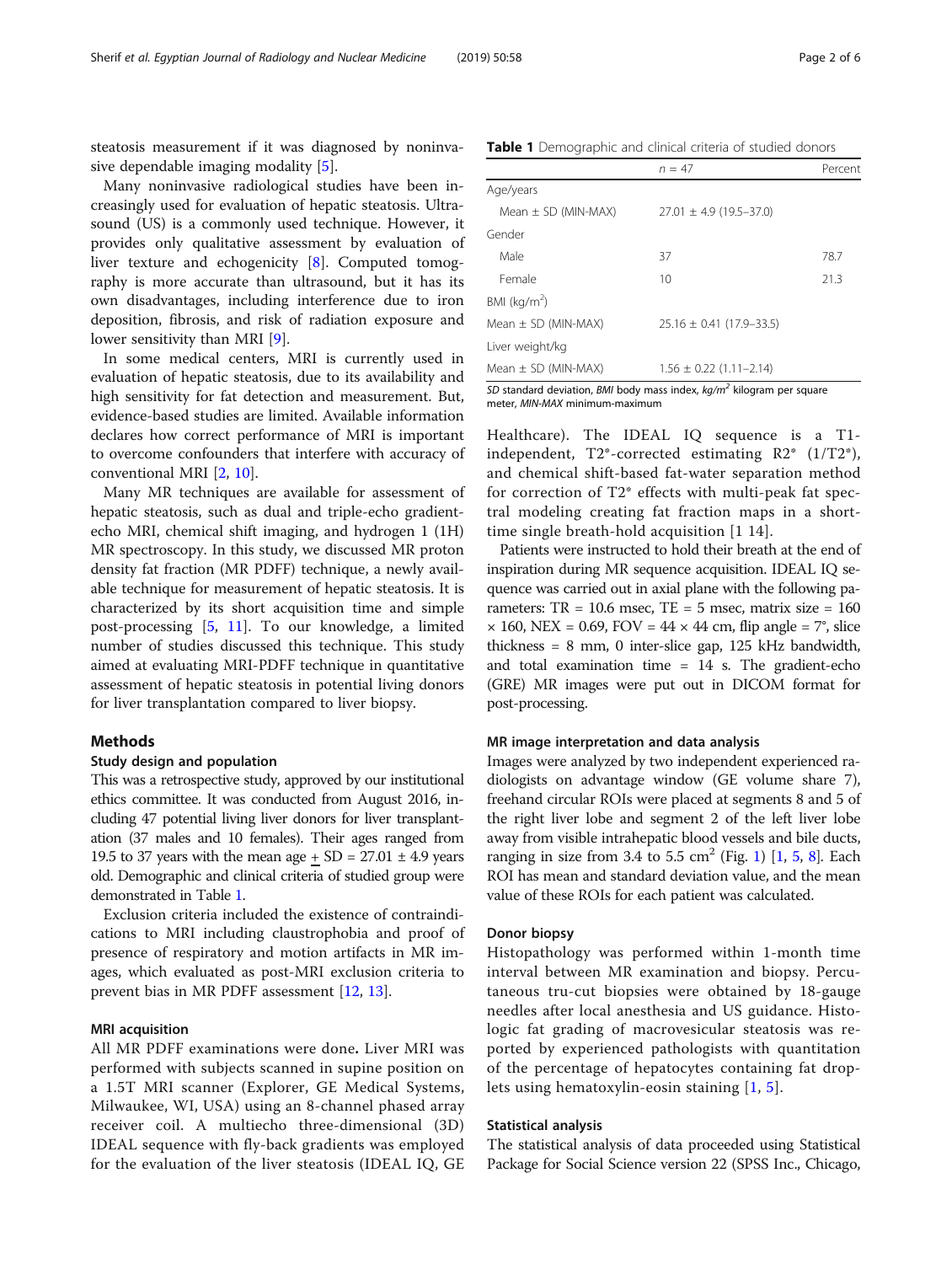<span id="page-2-0"></span>

Ill, USA). Descriptive statistics in the form of mean, standard deviation, median, minimum, and maximum were used. Whole-liver PDFF for each studied individual was defined as the mean of the PDFFs of the determined ROIs. Also, MR and pathological grading of liver fat were performed for each measurement according to available grading system in literature [[14](#page-5-0)–[17\]](#page-5-0). The median and ranges of MR liver PDFFs and MR liver fat grade were estimated for the first and second observers.

Using liver histopathological fat percentage and grades as reference standards, receiver operating characteristic (ROC) curve analysis was used, calculation of sensitivity, specificity, positive, and negative predictive values as well as accuracy of MR liver PDFF technique was done. Interclass correlation was carried out to detect interreader agreement of both observers.

# Results

A total 47 potential living donors for liver transplantation were studied, their demographic and clinical information were summarized descriptively (Table [1](#page-1-0)).

The median MR degree of macro-vesicular steatosis for the first observer was 2.5% ranging from 1.1 to 16% and for the second observer was 3.26% ranging from 1.43 to 14.7%. MR liver fat grade 0 were 43 donors for the first observer and 42 donors for the second observer, while MR liver fat grade 1 were 4 donors for the first observer and 5 cases for the second observer. Results of examined donors' liver biopsies revealed histopathological liver fat content  $< 5\%$  (grade 0) in 40 donors and  $5{\text -}10\%$ (grade 1) in 7 donors (Table 2).

The estimated sensitivity and specificity for liver steatosis detection with MR fat fraction technique were 85.7% and 97.5%, respectively, positive predictive value was found to be 85.7%, negative predictive value was 97.5% with a cutoff of point 5.6 with area under the curve 0.98 at 95% confidence interval of 0.98 to 1.01, accuracy of 95.7% (Figs. [2](#page-3-0) and [3\)](#page-3-0). There was an excellent inter-reader agreement between both readers in the estimation of MR liver fat fraction ( $r = 0.969$  at 95% confidence interval of 0.946 to 0.983).

# **Discussion**

Living donor liver transplantation is one of the present treatment options of end-stage liver diseases. Living donor safety is a remarkable priority in such treatment modality. Hepatic steatosis is a serious risk factor in liver transplantation. A fatty liver of donor is associated with increased morbidity in both donor and recipient  $[1, 18, 19]$  $[1, 18, 19]$  $[1, 18, 19]$  $[1, 18, 19]$  $[1, 18, 19]$  $[1, 18, 19]$ . It was stated that hepatic steatosis of > 10% is one of most common causes for

Table 2 Median and range of estimated MR and histopathological hepatic fat fractions and grades

|                         | $n = 47$            | Percent |
|-------------------------|---------------------|---------|
| MR Fat % (1st observer) |                     |         |
| Median(min-max)         | $2.5(1.1-16.0)$     |         |
| MR fat % (2nd observer) |                     |         |
| Median (min-max)        | $3.26(1.43 - 14.7)$ |         |
| MR Grade (1st observer) |                     |         |
| 0                       | 43                  | 91.5    |
| 1                       | 4                   | 8.5     |
| MR Grade (2nd observer) |                     |         |
| 0                       | 42                  | 89.4    |
| 1                       | 5                   | 10.6    |
| Pathological fat grade  |                     |         |
| 0                       | 40                  | 85.1    |
|                         | 7                   | 14.9    |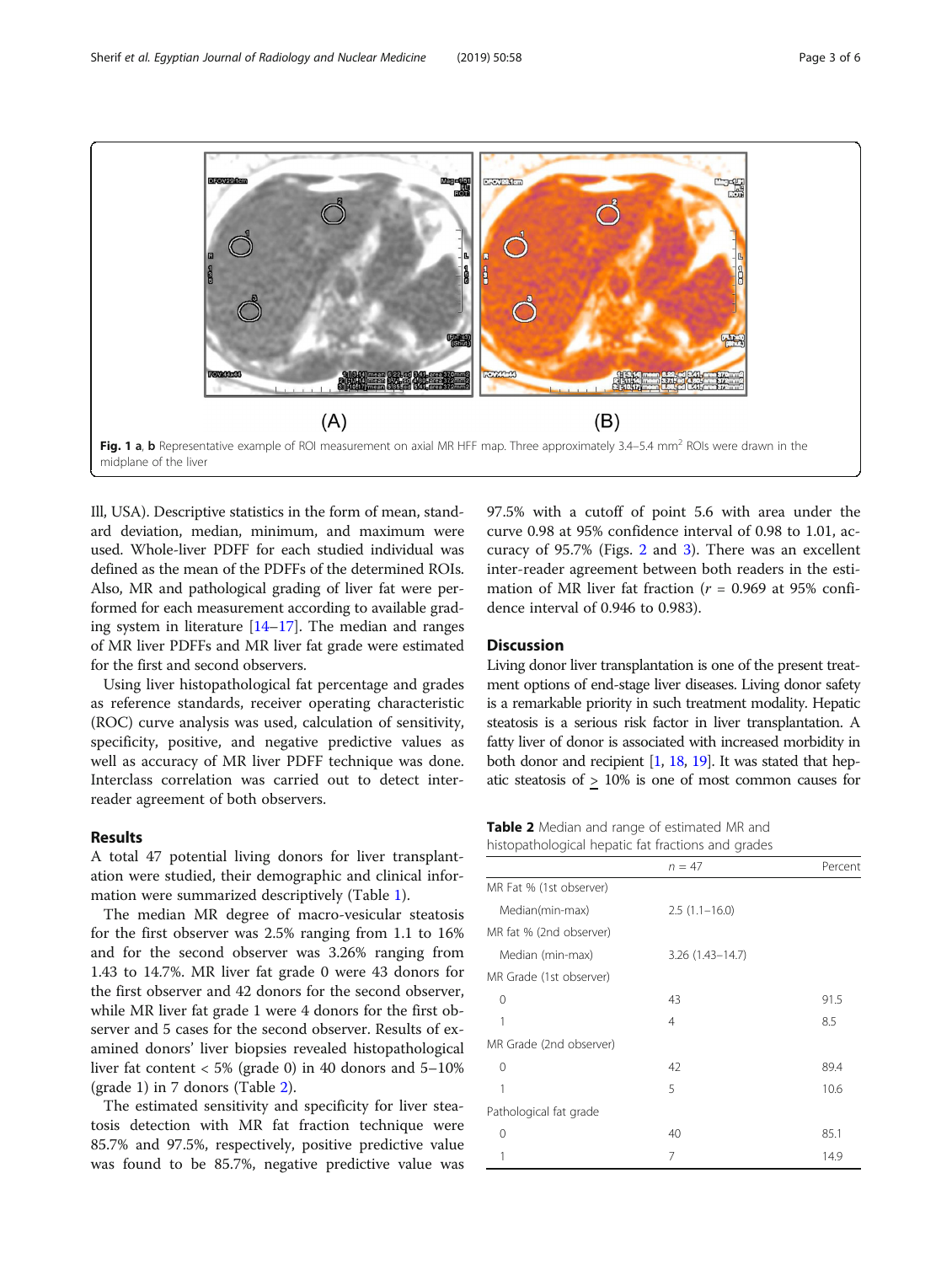<span id="page-3-0"></span>

donor disqualification [\[6](#page-4-0)]. Therefore, accurate quantification of liver fat content is essential for assessment of the eligibility and safety of potential living donors.

There have been many attempts for noninvasive evaluation hepatic steatosis by using different imaging modalities [\[9](#page-4-0), [11](#page-5-0), [20\]](#page-5-0). MR techniques can decompose fat and water signal of the liver, enabling more accurate assessment of the amount of fat in the liver than other imaging modalities [[5\]](#page-4-0).

Results of this study revealed that MR hepatic PDFF using IDEAL technique proved to be a valid method for quantitative evaluation of hepatic steatosis in comparison to histopathology. This kept up with many recent previous studies who stated that this supports the potential use of MR PDFF technique as a reliable noninvasive quantitative method for assessment of hepatic steatosis [\[1,](#page-4-0) [5](#page-4-0), [10,](#page-4-0) [21](#page-5-0)].

Other MR techniques have been previously used for assessment of hepatic steatosis such as hydrogen MR

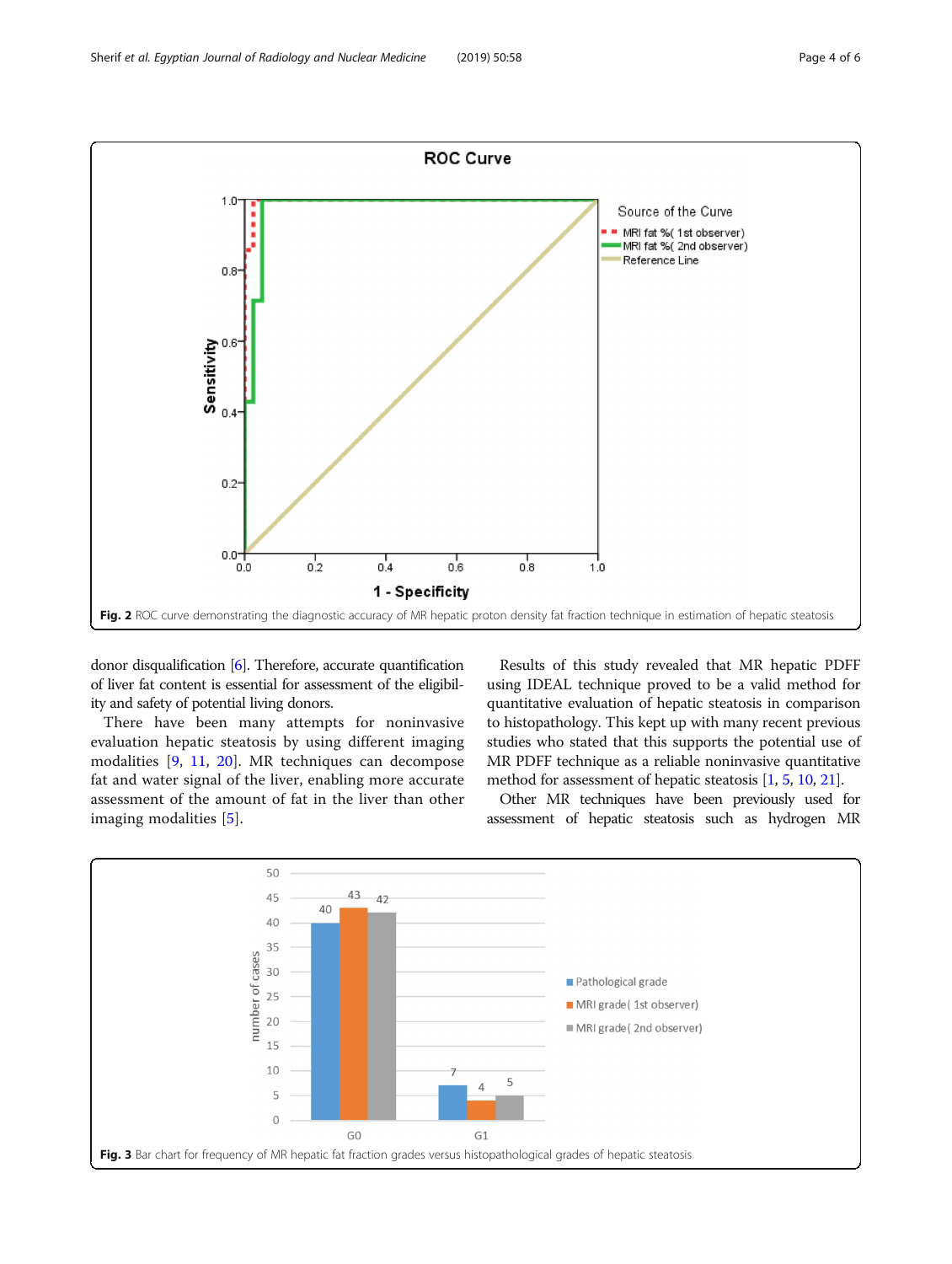<span id="page-4-0"></span>spectroscopy. MR HFF technique and MR spectroscopy were declared to be similar in sensitivity and specificity. Despite its validity, MR spectroscopy needs a long acquisition time and sophisticated post-processing and data analysis [5, [22\]](#page-5-0).

In this study, we were satisfied to use MR hepatic PDFF technique as it is easier, simpler, having less time, and can measure fat in any part of the liver, and this choice was in agreement with Bonekamp et al., Awai et al., and Harald et al. who demonstrated that MRI-PDFF technique has a strong correlation with MR spectroscopy  $(r^2 = 0.98)$  [2, 10, [23\]](#page-5-0).

Multiple-segment hepatic fat fraction measurements can be obtained using IDEAL sequence for proper quantification of hepatic fat, thus reducing sampling error compared to MR spectroscopy which is usually carried out with single voxel technique for assessment of hepatic steatosis and even liver biopsy [1, 5, 8].

The major strengths of this study include the use of adult subjects with liver biopsy-confirmed percentage and grade of hepatic steatosis. The study utilized a wellvalidated, simple MR PDFF technique (IDEAL sequence) which has overcome drawbacks of previous used MR fat assessment techniques by correcting for T1 bias, T2\* decay, and the spectral complexity of fat. Moreover, this technique corrects all of the known confounding factors that interfere with the measurement of hepatic fat fraction with MRI [5]. In addition, all patients underwent the same liver fat mapping with assessment of multiple liver segments. Also, the time interval between biopsy and MRI was short (average 1 month).

However, this study had many limitations, such as relatively small number of donors and using a 1.5-Tesla MR scanner, not higher MR scanner for examination. Lower magnetic field strength systems decrease the chemical shift effect, reducing the separation of fat and water MR signals. However, Kang et al. and Middleton et al. declared that no difference of calculated PDFFs using 1.5-T and 3-T MR scanners showed no difference in their results [\[24,](#page-5-0) [25\]](#page-5-0).

# Conclusion

In conclusion, noninvasive MR hepatic PDFF technique with IDEAL sequence is a precise reliable technique for quantitative assessment of hepatic steatosis with high sensitivity (85.7%), specificity (97.5%), and accuracy of (95.7%). It is recommended to be a part of preoperative liver evaluation in living donors and selectively performing liver biopsy in donor candidates diagnosed to have substantial steatosis based on MR PDFF findings.

Ethics approval and consent for participation This study was approved by the Institutional Research Board of Mansoura Faculty of Medicine at Mansoura University in Egypt, reference number of approval R.19.09.632. Informed consent was waived because this was a retrospective study.

#### Abbreviations

MR: Magnetic resonance; PDFF: Proton density fat fraction; IDEAL: Iterative decomposition of water and fat; US: Ultrasound; MRI: Magnetic resonance imaging; 1H: Hydrogen 1; SD: Standard deviation; 3D: Three-dimensional; TR: Repetition time; TE: Echo time; NEX: Number of excitation; FOV: Field of view; GRE: Gradient echo; ROI: Region of interest; ROC: Receiver operating characteristic; T: Tesla

#### Acknowledgements

Not applicable.

#### Authors' contributions

FMS prepared MRI cases, performed MRI data analysis and statistical analysis, prepared figures and tables, and wrote and revised the manuscript. SAM suggested and developed the research idea, reviewed literature, performed MRI data analysis, and revised the manuscript. RMA collected and analyzed data, reviewed literature, and helped in manuscript editing. MAW developed the research idea, reviewing literature, data collection, and analysis and revised the manuscript. All authors read and approved the final manuscript.

#### Funding

This study had no funding from any resource.

#### Availability of data and materials

The datasets used and analyzed during the current study are available from the corresponding author on reasonable request.

#### Consent for publication

Not applicable.

#### Competing interests

The authors declare that they have no competing interests.

#### Author details

<sup>1</sup> Radiology Department, Faculty of Medicine, Mansoura University, Mansoura, Egypt. <sup>2</sup>Gastroenterology Surgery Center, Faculty of Medicine, Mansoura University, Mansoura, Egypt.

### Received: 26 September 2019 Accepted: 1 October 2019 Published online: 26 November 2019

#### References

- 1. Chiang H, Lin L, Li C et al. (2014) Magnetic resonance fat quantification in living donor liver transplantation. Transplantation Proceedings; 46: 666-668.
- 2. Bonekamp S, Tang A, Mashhood A et al (2014) Spatial distribution of MRI-determined hepatic proton density fat fraction in adults with nonalcoholic fatty liver disease. J Magn Reson Imaging 39(6):1525–1532
- 3. Yki-Järvinen H (2016) Diagnosis of non-alcoholic fatty liver disease (NAFLD). Diabetologia 59:1104–1111
- 4. Shin YH, Ko JS, Kim GS et al (2012) Impact of hepatic macrovesicular and microvesicular steatosis on the postoperative liver functions after right hepatectomy in living donors. Transplant Proc 44(2):512–515
- 5. Hwang I, Lee J, Lee K et al (2014) Hepatic steatosis in living liver donor candidates: preoperative assessment by using breath-hold triple-echo MR imaging and 1H MR spectroscopy. Radiology 271(3):730–738
- 6. Sharma A, Ashworth A, Behnke M, Cotterell A, Posner M, Fisher RA (2013) Donor selection for adult-to-adult living donor liver transplantation: well begun is half done. Transplantation 95(3):501–506
- 7. El-Badry AM, Breitenstein S, Jochum W et al (2009) Assessment of hepatic steatosis by expert pathologists: the end of a gold standard. Ann Surg 250(5):691–697
- 8. Choi Y, Lee J, Yi N et al (2015) Heterogeneous living donor hepatic fat distribution on MRI chemical shift imaging. Annals of Surgical Treatment and Research 89(1):37–42
- 9. Lee SW, Park SH, Kim KW et al (2007) Unenhanced CT for assessment of macrovesicular hepatic steatosis in living liver donors: comparison of visual grading with liver attenuation index. Radiology 244(2):479–485
- 10. Awai H, Newton K, Sirlin C, Behling C, Schwimmer J (2014) Evidence and recommendations for imaging liver fat in children, based upon systematic review. Clin Gastroenterol Hepatol. 12(5):765–773